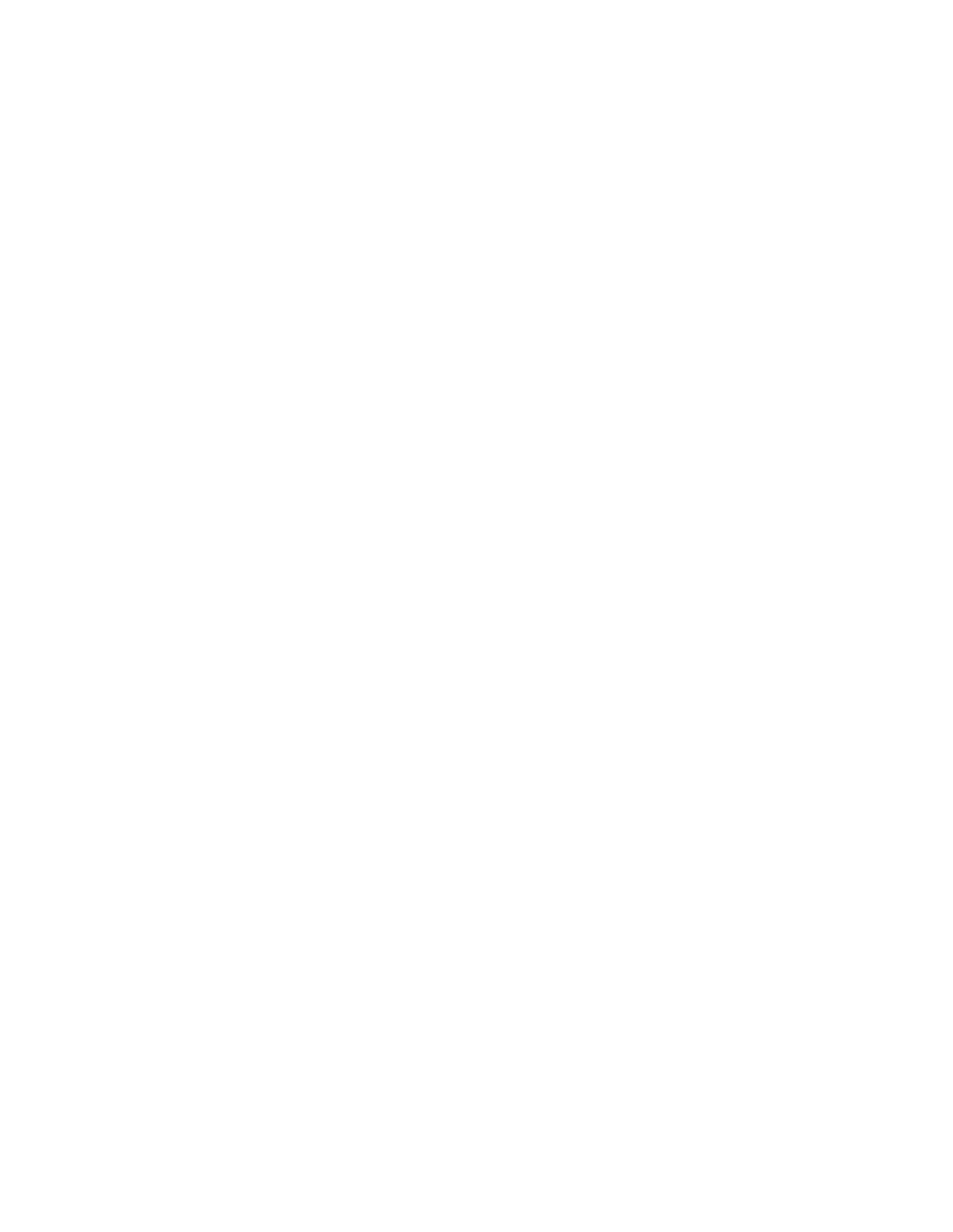©2012 Xerox Corporation. All rights reserved. XEROX® and XEROX and Design® are trademarks of the Xerox Corporation in the United States and/or other countries. BR2012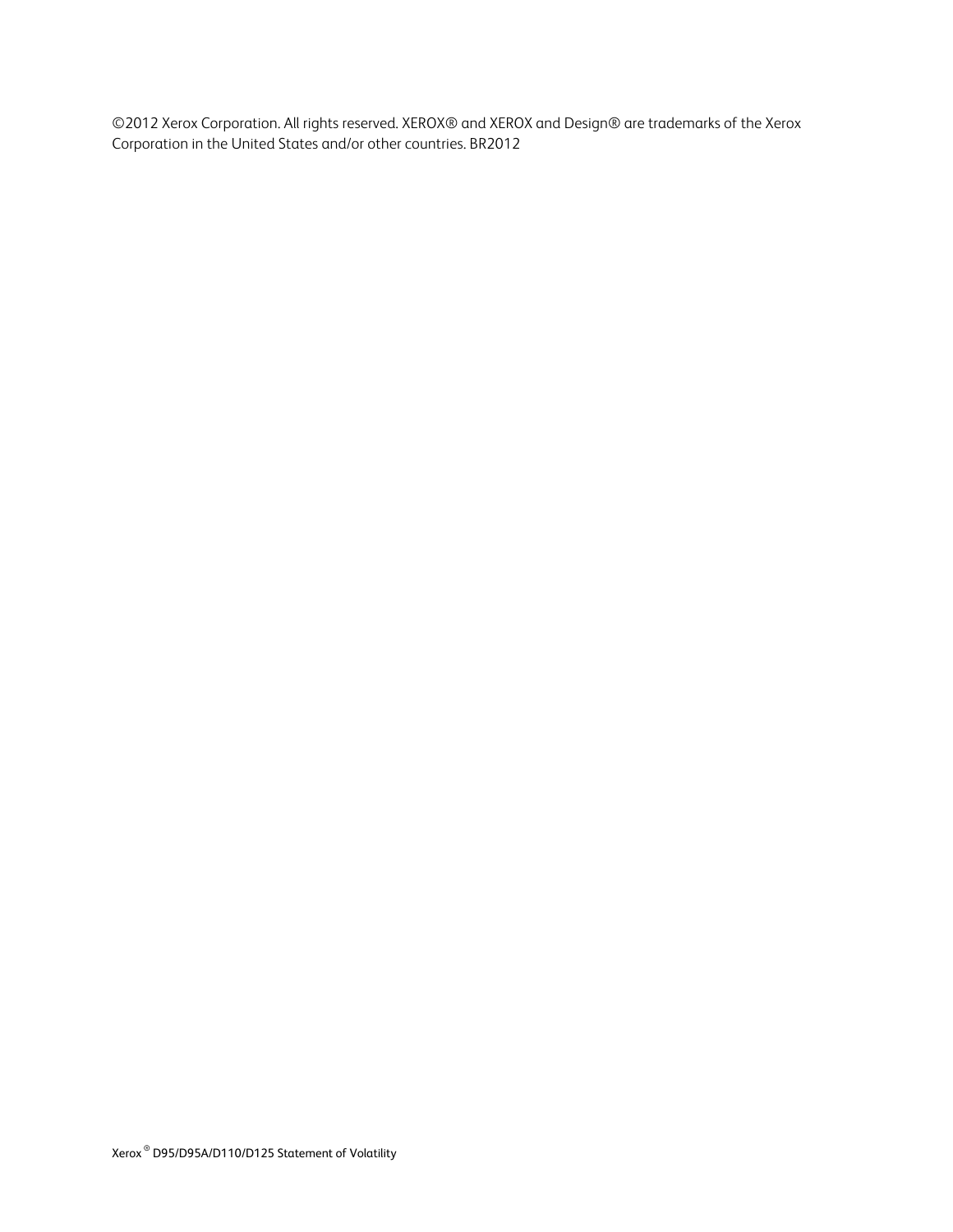# Preface

## **Notice**

This document describes the locations, capacities and contents of volatile and nonvolatile memory devices within the Xerox $^\circ$  D95/D95A/D110/D125 Copier/Printer.

The context of the information in this document is that normal means of access or data extraction are being attempted in order to reproduce, read, or extract stored or latent data. This does not include attempts to reproduce, read or extract data or reverse engineer storage methods by individuals or organizations with advanced skills or through the use of extraordinary resources and measures or specialty equipment not normally available in the industry or to the public.

The content of this document is provided for information purposes only. Performance of the products referenced herein is exclusively subject to the applicable Xerox Corporation terms and conditions of sale and/or lease. Nothing stated in this document constitutes the establishment of any additional agreement or binding obligations between Xerox Corporation and any third party.

### Signature Block

This evaluation and summary was completed by:

| Signature               | unti                            |
|-------------------------|---------------------------------|
| <b>Printed Name</b>     | James Dunst                     |
| <b>Job Title</b>        | <b>Technical Program Manger</b> |
| <b>Job Function</b>     | <b>Technical Program Manger</b> |
| <b>Preparation Date</b> | 2012 February 3rd               |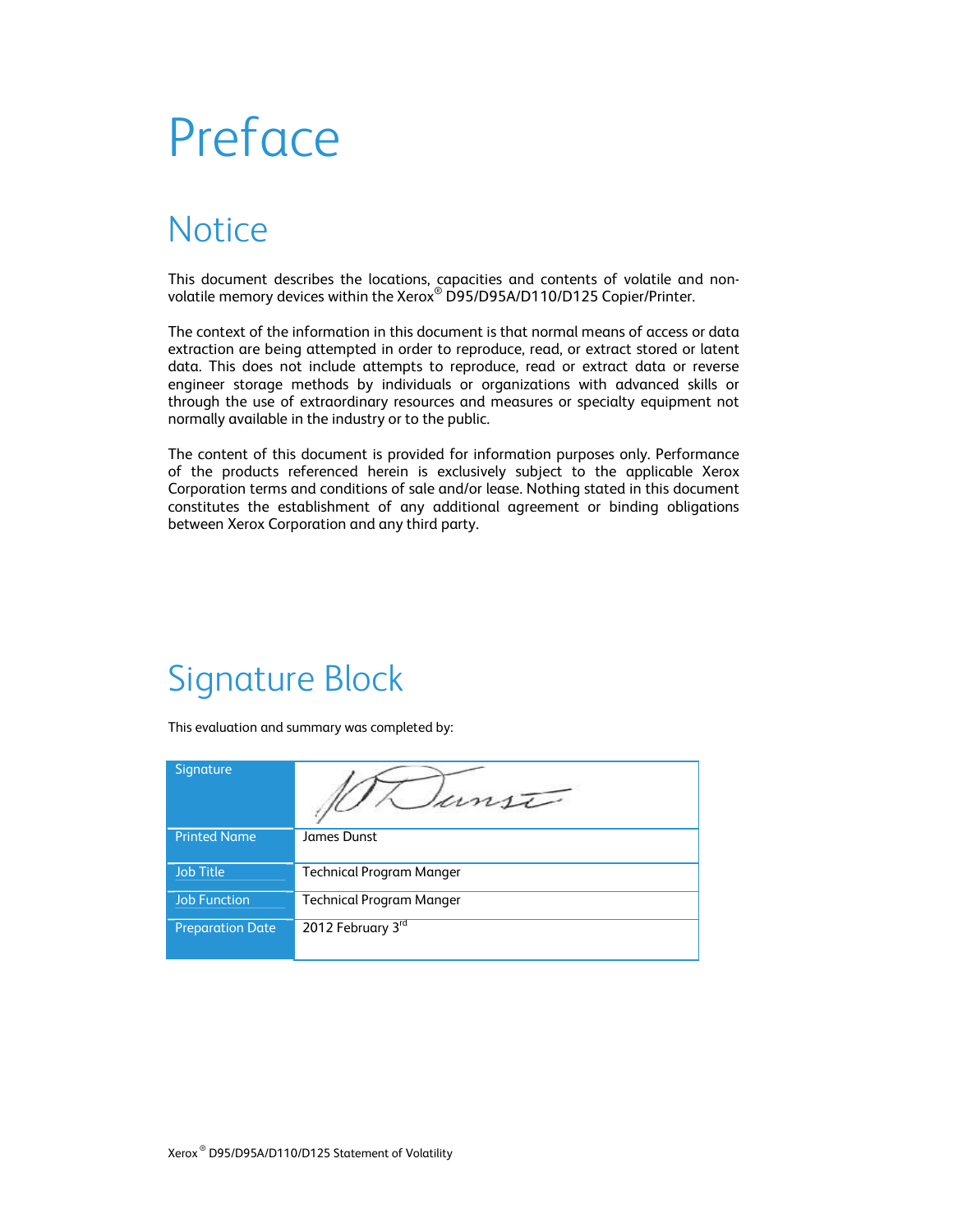# **Table of Content**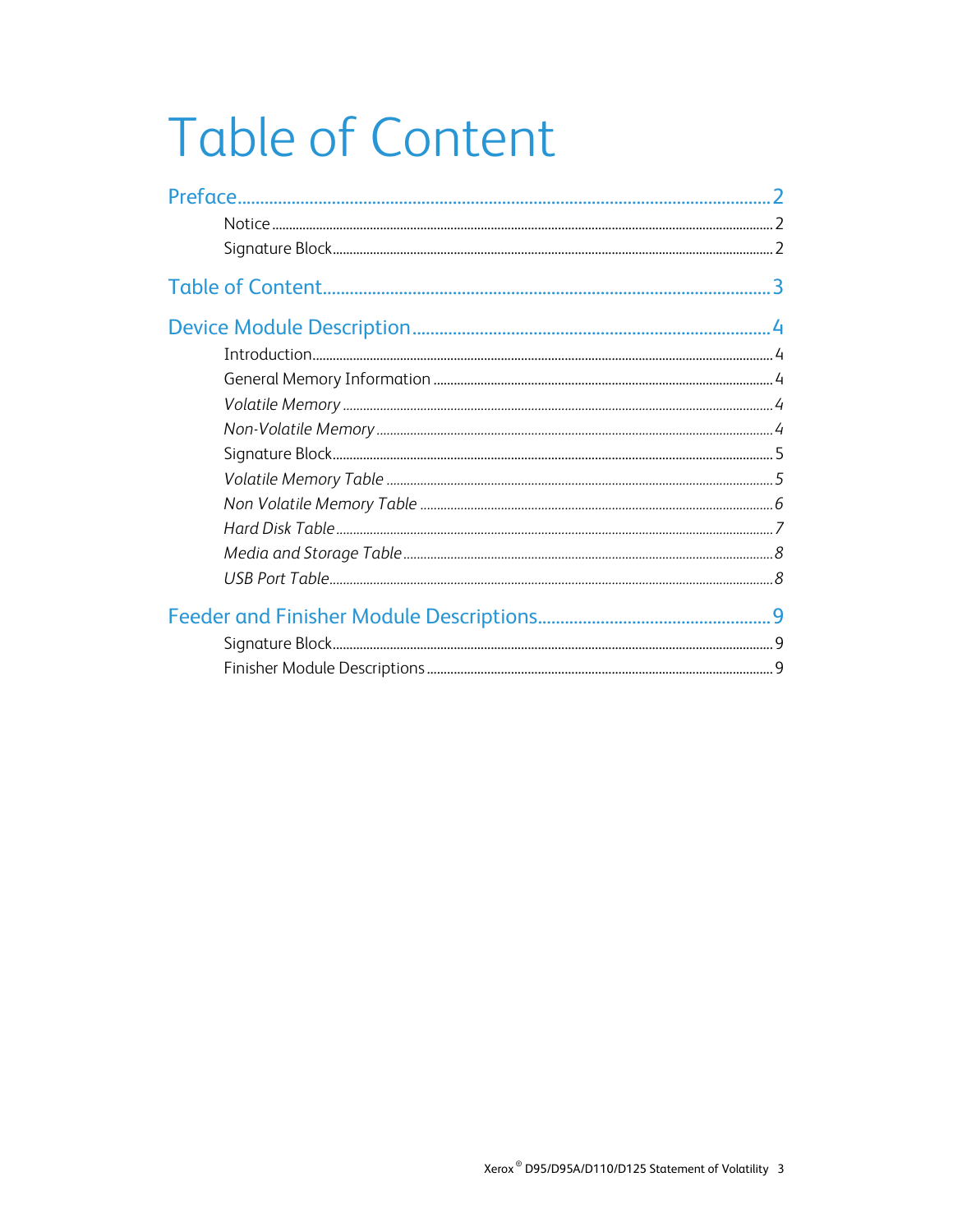## Device Module **Description**

### Introduction

The Xerox $^\circ$  D95/D95A/D110/D125 Copier/Printer is used to perform the following tasks:

Printing

Copying

Scanning

This document describes the amounts and types of memory contained in the device in an easy to read tabular format. To allow security issues to be addressed as needed, specific commentary has been included about job data and where Personally Identifiable Information (PII) can be found in the system.

The information contained in this document has been verified at the time the product is released for sale. Manufacturing process changes may require that memory amounts are increased but, the purpose or contents of the memory should not change.

### General Memory Information

#### Volatile Memory

All volatile memory listed is cleared after power is removed (decay occurs generally within 20 seconds at room temperature).

All volatile memory listed is required for normal system operation and during service and diagnostic procedures.

Removal of any volatile memory will void the warranty.

#### Non-Volatile Memory

All non-volatile memory listed is required for normal system operation and during service and diagnostic procedures.

Removal of any non-volatile memory will void the warranty.

None of the non-volatile memory in the system can be accessed by accidental keystrokes.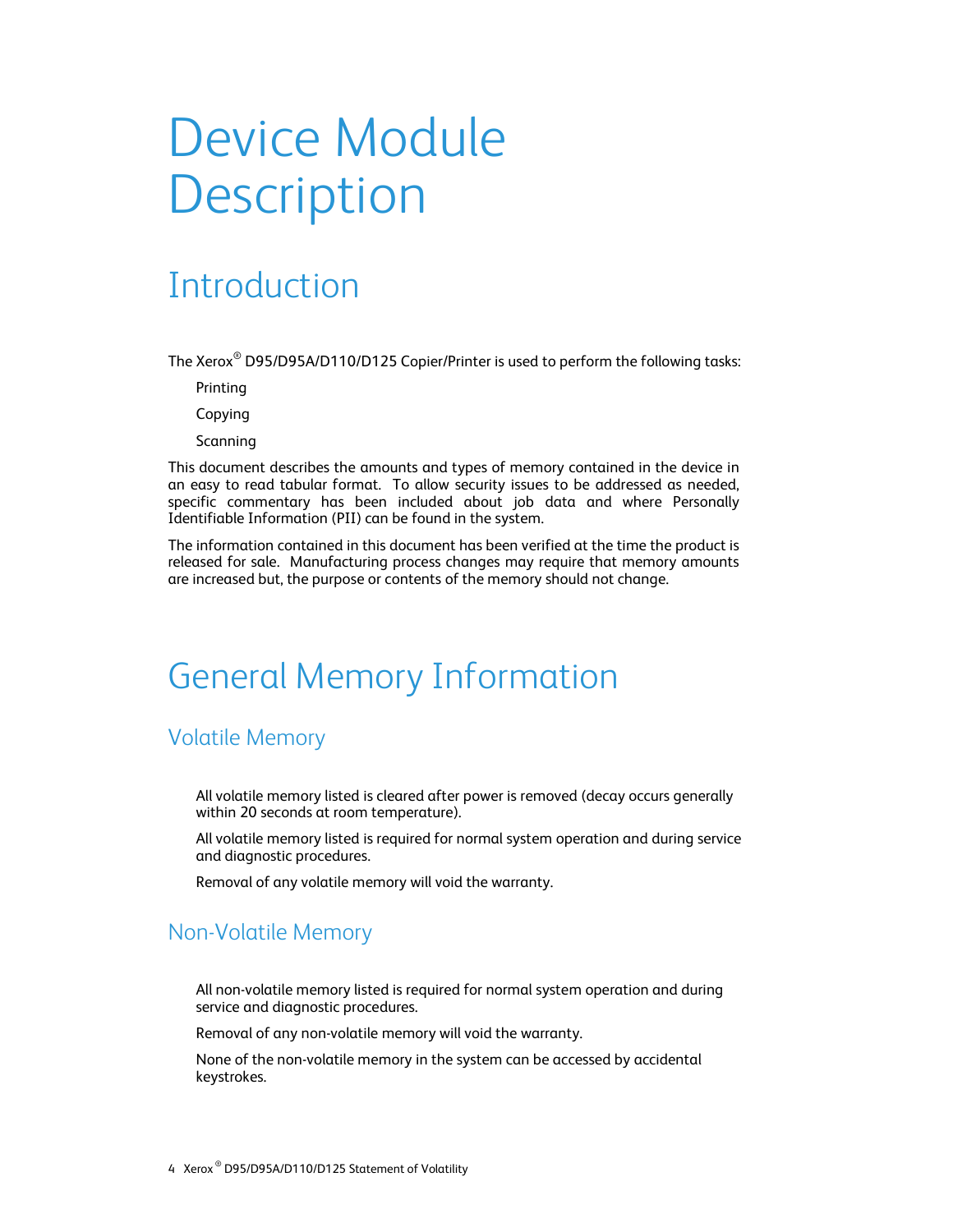## Signature Block

This evaluation and summary was completed by:

| Signature               | 2n17                            |
|-------------------------|---------------------------------|
| <b>Printed Name</b>     | James Dunst                     |
| <b>Job Title</b>        | <b>Technical Program Manger</b> |
| <b>Job Function</b>     | <b>Technical Program Manger</b> |
| <b>Preparation Date</b> | 2012 January $12^{\text{th}}$   |

### Volatile Memory Table

| <b>Volatile Memory Description</b>           |                                 |                                    |                                                                                      |                                                                            |
|----------------------------------------------|---------------------------------|------------------------------------|--------------------------------------------------------------------------------------|----------------------------------------------------------------------------|
| Type (SRAM, DRAM,<br>etc)                    | <b>Size</b>                     | <b>User</b><br>Modifiable<br>(Y/N) | <b>Function or Use</b>                                                               | Process to Clear:                                                          |
| SRAM (MCU PWBA)                              | 4Mbit<br>(128Kx8bit)<br>x 4     | N                                  | Temporary storage of<br>variables                                                    | SRAM is erased when<br>machine is powered<br>off.                          |
| <b>Battery-backed SRAM</b><br>(MCU NVM PWBA) | 4Mbit<br>(256Kx 16bit)          | N                                  | Permanent storage of<br>machine setting<br>data/job log data.<br>User image data are | SRAM is not erased<br>when a main switch is<br>turned off.<br>Not customer |
|                                              |                                 |                                    | not stored.                                                                          | alterable.                                                                 |
| SDRAM (system<br>memory DIMM)                | 2GB<br>$(1Gbit(64M×16bit)*8)*2$ | $\mathsf{N}$                       | Temporary storage of<br>program, and work<br>area                                    | SDRAM is erased when<br>a main switch is turned<br>off.                    |
| <b>Battery-backed SRAM</b><br>(NVM PWBA)     | 8Mbit                           | $\mathsf{N}$                       | Permanent storage of<br>machine setting<br>data/job log data.                        | SRAM is not erased<br>when a main switch is<br>turned off.                 |
|                                              | $(1M \times 8bit)$              |                                    | User image data are<br>not stored.                                                   | Not customer<br>alterable.                                                 |
| SDRAM (page memory<br>DIMM:IPS PWBA)         | 512MB<br>1Gbit<br>(64Mx16bit)x4 | $\mathsf{N}$                       | Temporary storage of<br>work area                                                    | SDRAM is erased when<br>a main switch is turned<br>off.                    |
| SRAM (ESS PWBA)                              | 512Kbyte<br>(256K x 16bit)      | $\mathsf{N}$                       | Temporary storage of<br>variables for IISS                                           | SRAM is erased when<br>machine is powered<br>off.                          |
| SDRAM (ESS PWBA)                             | 4Mbit<br>(256Kx16bit)           | N                                  | Temporary storage of<br>work area                                                    | SDRAM is erased when<br>a main switch is turned<br>off.                    |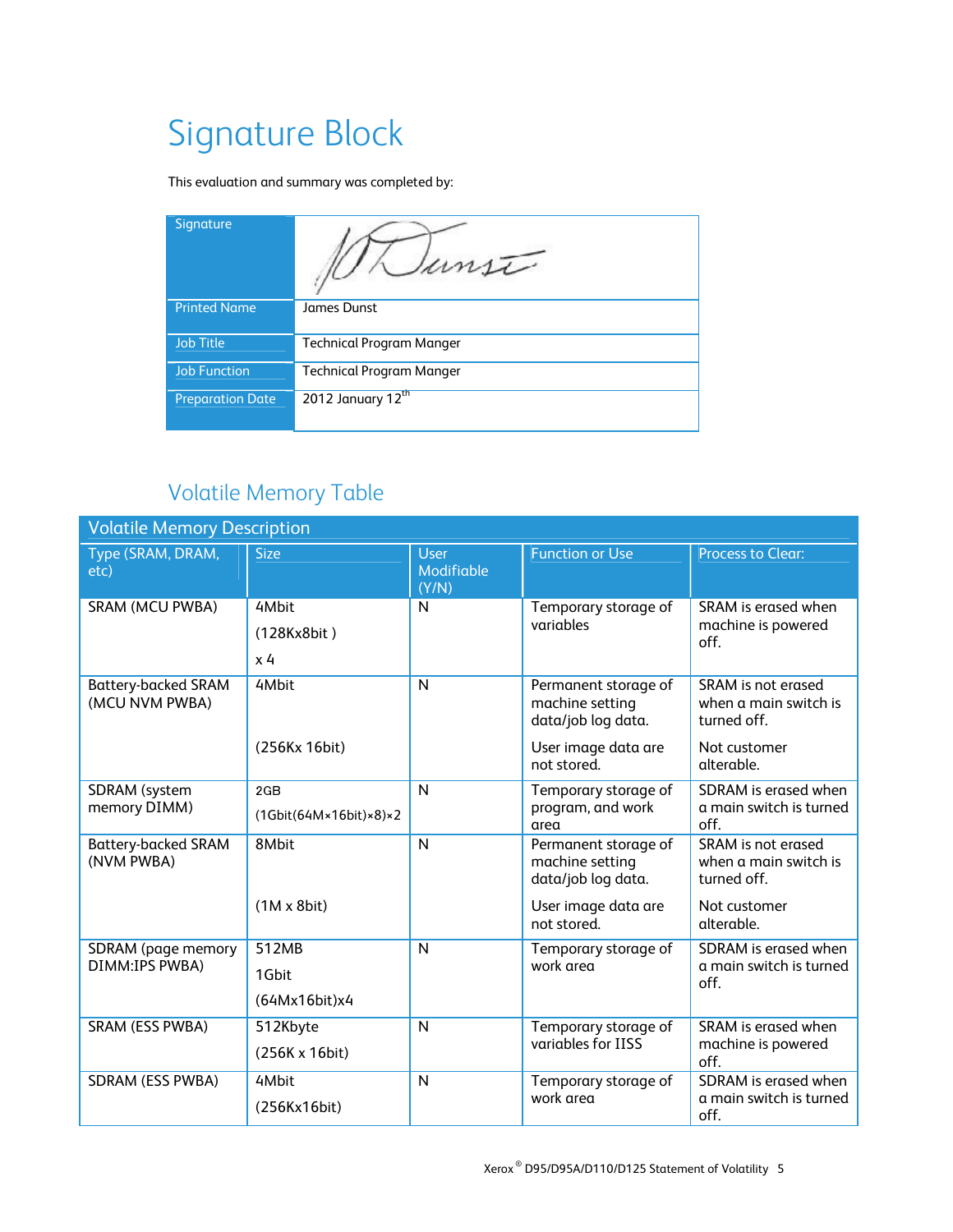### Non Volatile Memory Table

| <b>Non-Volatile Memory Description</b>           |                              |                                           |                                                                                               |                            |
|--------------------------------------------------|------------------------------|-------------------------------------------|-----------------------------------------------------------------------------------------------|----------------------------|
| <b>Type (Flash, EEPROM,</b><br>etc)              | <b>Size</b>                  | <b>User</b><br><b>Modifiable</b><br>(Y/N) | <b>Function or Use</b>                                                                        | <b>Process to Clear:</b>   |
| Flash (MCU PWBA)                                 | 16Mbit<br>(512K x 16bit) x 2 | N                                         | Permanent storage of<br>program. User image<br>data are not stored.                           | Not customer<br>alterable. |
| Flash (ESS PWBA)                                 | 128MB                        | $\mathsf{N}$                              | Permanent storage of<br>program/font data.                                                    | Not customer<br>alterable. |
|                                                  | 512Mbit<br>(32Mx16bit)x2     |                                           | User image data are<br>not stored.                                                            |                            |
| SEEPROM (BP PWBA)                                | 8Kbit                        | N                                         | Permanent storage of<br>machine setting data.                                                 | Not customer<br>alterable. |
|                                                  |                              |                                           | User image data are<br>not stored.                                                            |                            |
| Flash (ESS PWBA)                                 | 2MB (1Mx16bit)               | N                                         | Permanent storage of<br>program data.                                                         | Not customer<br>alterable. |
|                                                  |                              |                                           | User image data are<br>not stored.                                                            |                            |
| EEPROM (DADF PWBA)                               | 16Kbit                       | $\mathsf{N}$                              | Permanent storage of<br><b>DADF</b> configuration<br>code. User image data<br>are not stored. | Not customer<br>alterable. |
| Flash (IPS PWBA)                                 | 2MB (1Mx16bit)               | N                                         | Permanent storage of<br>program data.<br>User image data are<br>not stored.                   | Not customer<br>alterable. |
| Flash (ESS PWBA)                                 | 2MB (1Mx16bit)               | N                                         | Permanent storage of<br>program data.                                                         | Not customer<br>alterable. |
|                                                  |                              |                                           | User image data are<br>not stored.                                                            |                            |
| EEPROM (IIT PWBA)                                | 16Kbit                       | $\mathsf{N}$                              | Permanent storage of<br>IIT configuration code.                                               | Not customer<br>alterable. |
|                                                  |                              |                                           | User image data are<br>not stored.                                                            |                            |
| EEPROM (2 <sup>nd</sup> IIT DCDC<br>PWBA)        | 16Kbit                       | N                                         | Permanent storage of<br>$2nd$ IIT configuration<br>code.                                      | Not customer<br>alterable. |
|                                                  |                              |                                           | User image data are<br>not stored.                                                            |                            |
| Flash with 24Kbyte of<br>data RAM (DADF<br>PWBA) | 384Kbyte                     | $\mathsf{N}$                              | Permanent storage of<br>DADF executable code.<br>User image data are<br>not stored.           | Not customer<br>alterable. |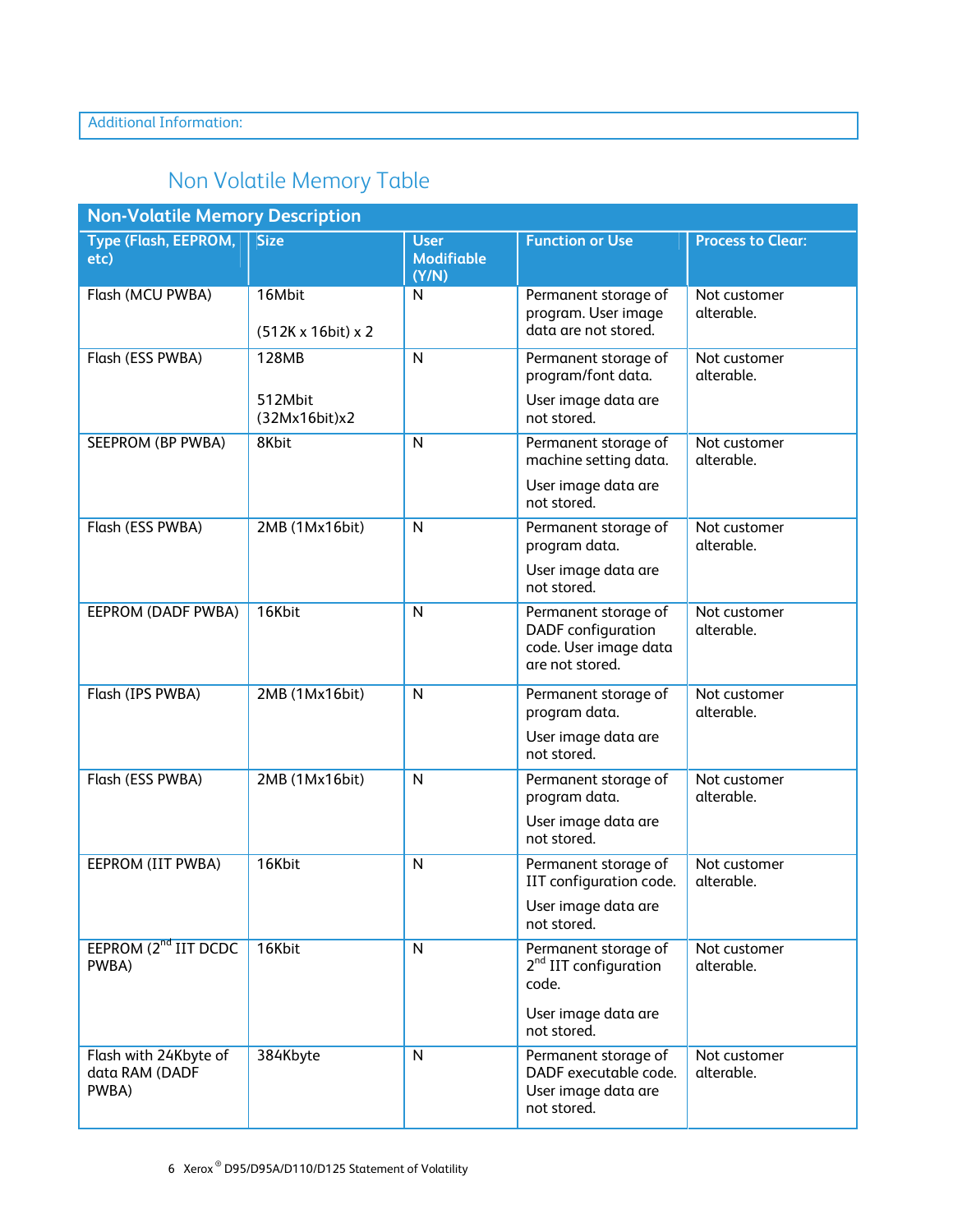#### Hard Disk Table

| <b>Hard Disk Descriptions</b>                                  |                  |         |                                   |                                    |                                                             |
|----------------------------------------------------------------|------------------|---------|-----------------------------------|------------------------------------|-------------------------------------------------------------|
| Complete this table if the device has media storage capability |                  |         |                                   |                                    |                                                             |
| <b>Drive / Partition</b>                                       | Removable<br>Y/N | Size:   | <b>User</b><br><b>Modifiable:</b> | <b>Function:</b>                   | <b>Process to Clear:</b>                                    |
| (System, Image):                                               |                  |         | Y/N                               |                                    |                                                             |
| ide0/a                                                         | N                | 3726MB  | N                                 | Resources data<br>storage          | At the deletion of data                                     |
| ide0/b                                                         | N                | 3726MB  | $\mathsf{N}$                      | Print data<br>temporary storage    | At the completion of job                                    |
| ide0/c                                                         | N                | 14902MB | N                                 | Private/Mailbox<br>storage         | At the deletion of data                                     |
| ide0/d                                                         | N                | 3726MB  | N                                 | PDL/mail data<br>temporary storage | At the completion of job                                    |
| ide0/e                                                         | N                | 6520MB  | N                                 | Copy data<br>temporary storage     | At the completion of job                                    |
| ide0/f                                                         | $\mathsf{N}$     | 1863MB  | ${\sf N}$                         | Scan data<br>temporary storage     | At the completion of job                                    |
| ide0/q                                                         | N                | 2794MB  | N                                 | Print data<br>temporary storage    | At the completion of job                                    |
| ide0/h                                                         | N                | 1863MB  | N                                 | Management data<br>storage         | At the deletion of data                                     |
| ide0/i                                                         | N                | 1863MB  | N                                 | Scan-to-URL scan<br>data storage   | At the completion of<br>receiving data                      |
| ide0/j                                                         | N                | 27940MB | N                                 | Image Log storage                  | At the completion of<br>transferring image log to<br>server |
| ide0/p                                                         | N                | 1863MB  | N                                 | Firmware backup<br>storage         | None                                                        |

Additional Information:

If Disk Encryption is ON, all partitions are encrypted.

If Disk Overwrite is ON, all files are sanitized when it is deleted by NSA recommended method.

ide0/a: Resources are font, form/logo, SMB folder (config.txt, driver) and Job Template.

ide0/b: EPC print data which are decomposed and temporarily stored on this partition.

ide0/c: Private/Mailbox stores scan data, security print data, and proof print data.

ide0/d: PDL and mail data are received and temporarily stored on this partition.

ide0/e: EPC copy data are temporarily stored on this partition.

ide0/f: Scan data are temporarily stored on this partition when Scan To Server, Scan To PC, or Scan To Email is used. ide0/g: PDL data are received and temporarily stored on this partition.

ide0/h: Management data are authentication database, job log, audit log, certificate, address book, development log. ide0/i: Scan data stored by Scan to URL process remain on this partition until user retrieves data.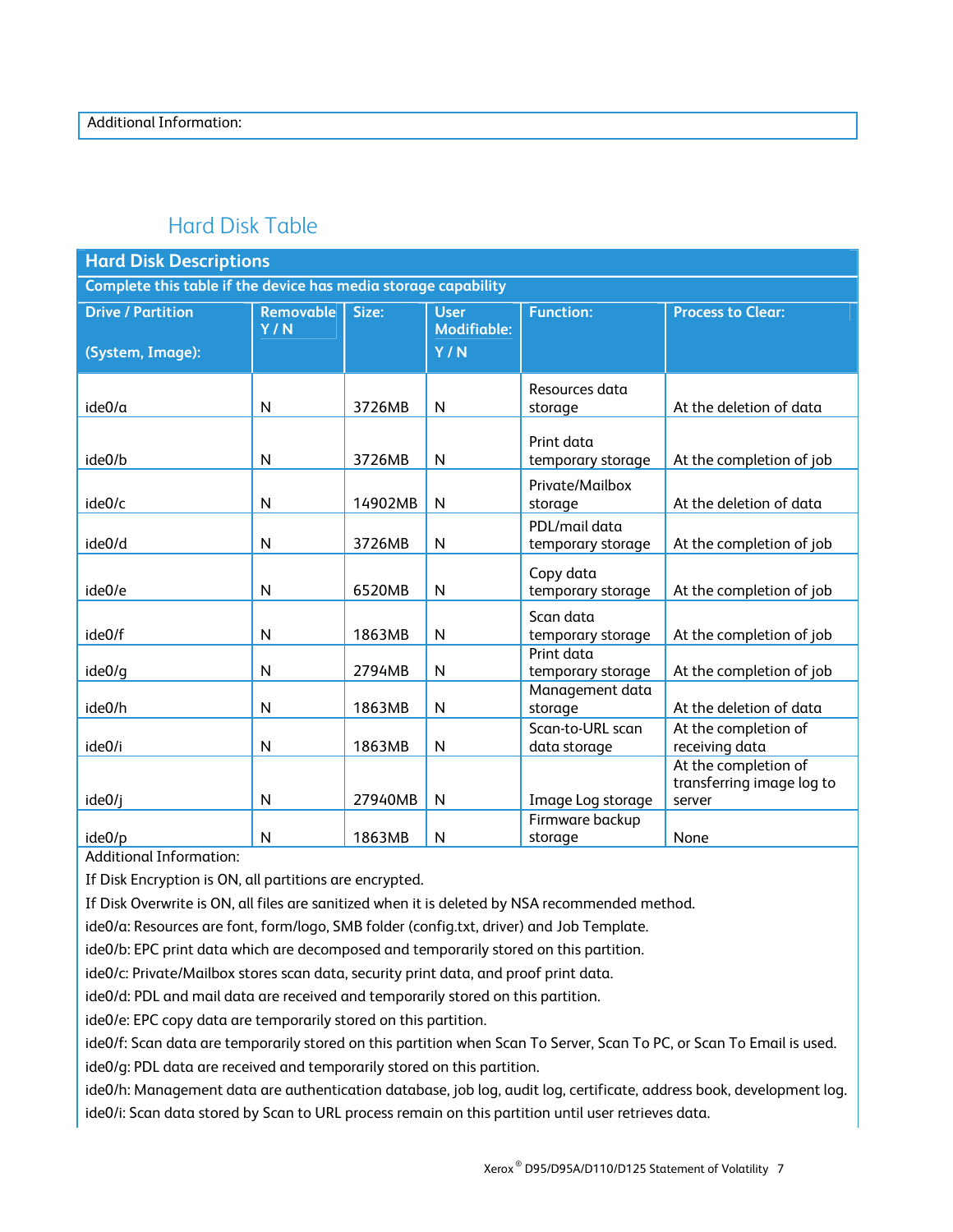ide0/j: Image Log remains on this partition until Image Log is transferred to server. Xerox $^\circ$  D95/D95A/D110/D125 Copier/Printer does not support the Image Log feature and the partition is not used. ide0/p: Firmware of previous and current are stored as backup when firmware is upgraded. Data remain until next firmware upgrade.

#### Media and Storage Table

| <b>Media and Storage Descriptions</b>                            |                  |       |                                   |                  |                          |
|------------------------------------------------------------------|------------------|-------|-----------------------------------|------------------|--------------------------|
| <b>Type (disk)</b><br>drives, tape<br>drives,<br><b>CF/SD/XD</b> | Removable<br>Y/N | Size: | <b>User</b><br><b>Modifiable:</b> | <b>Function:</b> | <b>Process to Clear:</b> |
| memory cards,<br>$etc.$ ):                                       |                  |       | Y/N                               |                  |                          |
| None                                                             |                  |       |                                   |                  |                          |
| <b>Additional Information:</b>                                   |                  |       |                                   |                  |                          |

#### USB Port Table

| <b>USB Port(s)</b>                            |                                                                                                             |  |  |
|-----------------------------------------------|-------------------------------------------------------------------------------------------------------------|--|--|
| <b>Complete an entry for each USB port</b>    |                                                                                                             |  |  |
| <b>USB</b> port and location                  | <b>Purpose</b>                                                                                              |  |  |
| Two USB-Device ports<br>located on the FSS    | One USB-Device port is used for local printing (Rear Panel Side),                                           |  |  |
|                                               | One USB-Device port is used for machine diagnostics/maintenance<br>(Rear Panel Side).                       |  |  |
| Two USB-Host ports<br>located on the FSS & UI | One USB-Host port is used for connecting USB memory (Front UI<br>Panel Side).                               |  |  |
|                                               | One USB-Host port (option) is used for connecting media card<br>reader or IC card reader (Rear Panel Side), |  |  |
| <b>Additional Information:</b>                |                                                                                                             |  |  |